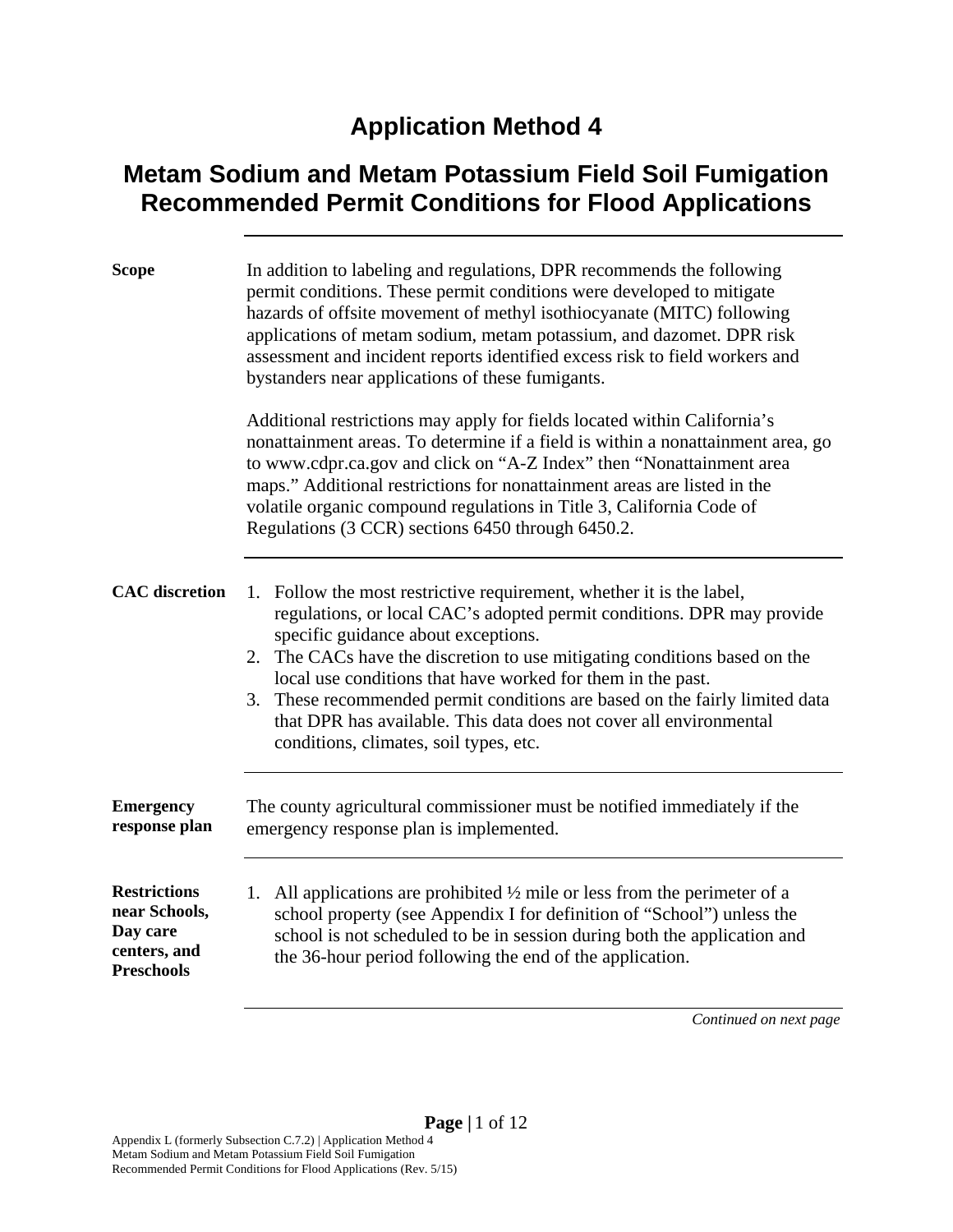**Continued** 

| <b>Restrictions</b><br>near Schools,<br>Day care<br>centers, and<br><b>Preschools</b><br>(continued) | For applications made greater than $\frac{1}{2}$ mile up to 1 mile from the perimeter<br>2.<br>of a school property, unless the school is not scheduled to be in session<br>during both the application and the 36-hour period following the end of<br>application, several restrictions apply including:<br>field monitoring every hour for 12 hours following application; and<br>applications that comply with the "Application Method<br>Requirements" and "Emergency Response Measures: Offsite<br>Movement Suppression Requirements" as described below. |                                                                       |
|------------------------------------------------------------------------------------------------------|----------------------------------------------------------------------------------------------------------------------------------------------------------------------------------------------------------------------------------------------------------------------------------------------------------------------------------------------------------------------------------------------------------------------------------------------------------------------------------------------------------------------------------------------------------------|-----------------------------------------------------------------------|
| <b>Application</b><br>method<br>requirements                                                         | 1. Flood applications are not allowed in the San Joaquin Valley, Southeast<br>31.<br>2. Unless required otherwise, the fumigant must be applied with at least 4<br>inches of water per acre.<br>Application block size cannot exceed 80 acres in a 24-hour period.<br>3.<br>Table 1. Maximum Size of Application Block Treated Within 24 Hours<br>for Flood Applications Near "Schools"                                                                                                                                                                        | Desert, or Ventura ozone nonattainment areas between May 1 to October |
|                                                                                                      | <b>Distance to Perimeter of Nearest</b>                                                                                                                                                                                                                                                                                                                                                                                                                                                                                                                        | <b>Maximum Application Block Size</b>                                 |
|                                                                                                      | <b>School* Property</b>                                                                                                                                                                                                                                                                                                                                                                                                                                                                                                                                        |                                                                       |
|                                                                                                      | $\frac{1}{2}$ mile or less and school is<br>scheduled to be in session                                                                                                                                                                                                                                                                                                                                                                                                                                                                                         | Application prohibited                                                |
|                                                                                                      | Greater than $\frac{1}{2}$ mile and up to 1<br>mile, and school is scheduled to be<br>in session                                                                                                                                                                                                                                                                                                                                                                                                                                                               | 40 acres                                                              |
|                                                                                                      | Greater than 1 mile, or school is not<br>scheduled to be in session during<br>both the application and the 36-hour<br>period following the end of the                                                                                                                                                                                                                                                                                                                                                                                                          | 80 acres                                                              |

\*See Appendix I for definition of "School" application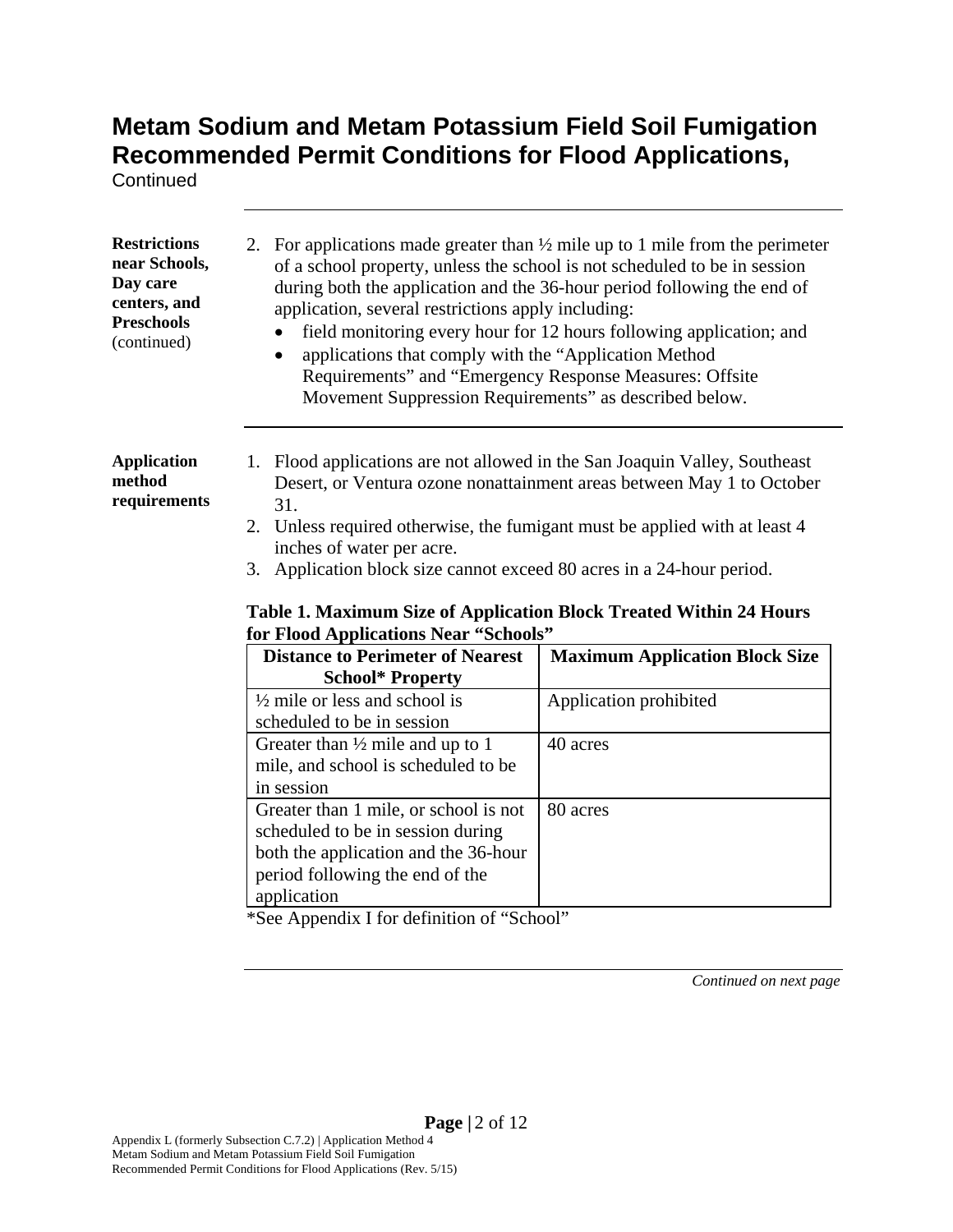**Continued** 

| <b>Application</b><br>method<br>requirements | Table 2. Maximum Size of Application Block Treated Within 24 Hours<br>for Flood Applications Near "Occupied Structures" or "Bystander<br>Areas" |                                       |
|----------------------------------------------|-------------------------------------------------------------------------------------------------------------------------------------------------|---------------------------------------|
| (continued)                                  | <b>Distance to Perimeter of Nearest</b><br><b>Occupied Structure or Bystander</b><br>Area*                                                      | <b>Maximum Application Block Size</b> |
|                                              | $\frac{1}{4}$ mile or less                                                                                                                      | 40 acres                              |
|                                              | Greater than $\frac{1}{4}$ mile                                                                                                                 | 80 acres                              |
|                                              | *See Appendix I for definitions of "Occupied Structure" and "Bystander"<br>Area"                                                                |                                       |

### **Offsite movement suppression requirements: emergency response measures**

For all flood applications, the certified applicator supervising the application must verify that the operator of the property to be fumigated has the capability to respond to offsite movement of MITC. The specific capability required is shown in Tables 3 and 4. The supervising certified applicator must document that capability in the Emergency Response Plan located in the Fumigation Management Plan.

### **Table 3. Required Capability to Suppress Offsite Movement Near "Schools"**

| <b>Distance to Perimeter of Nearest</b><br><b>School* Property</b>                               | <b>Water Treatment Requirements</b>                                          |
|--------------------------------------------------------------------------------------------------|------------------------------------------------------------------------------|
| $\frac{1}{2}$ mile or less and school is<br>scheduled to be in session                           | Application prohibited                                                       |
| Greater than $\frac{1}{2}$ mile and up to 1<br>mile, and school is scheduled to be<br>in session | Irrigation equipment and water<br>available for 48 hours<br>post-application |

\*See Appendix I for definition of "School"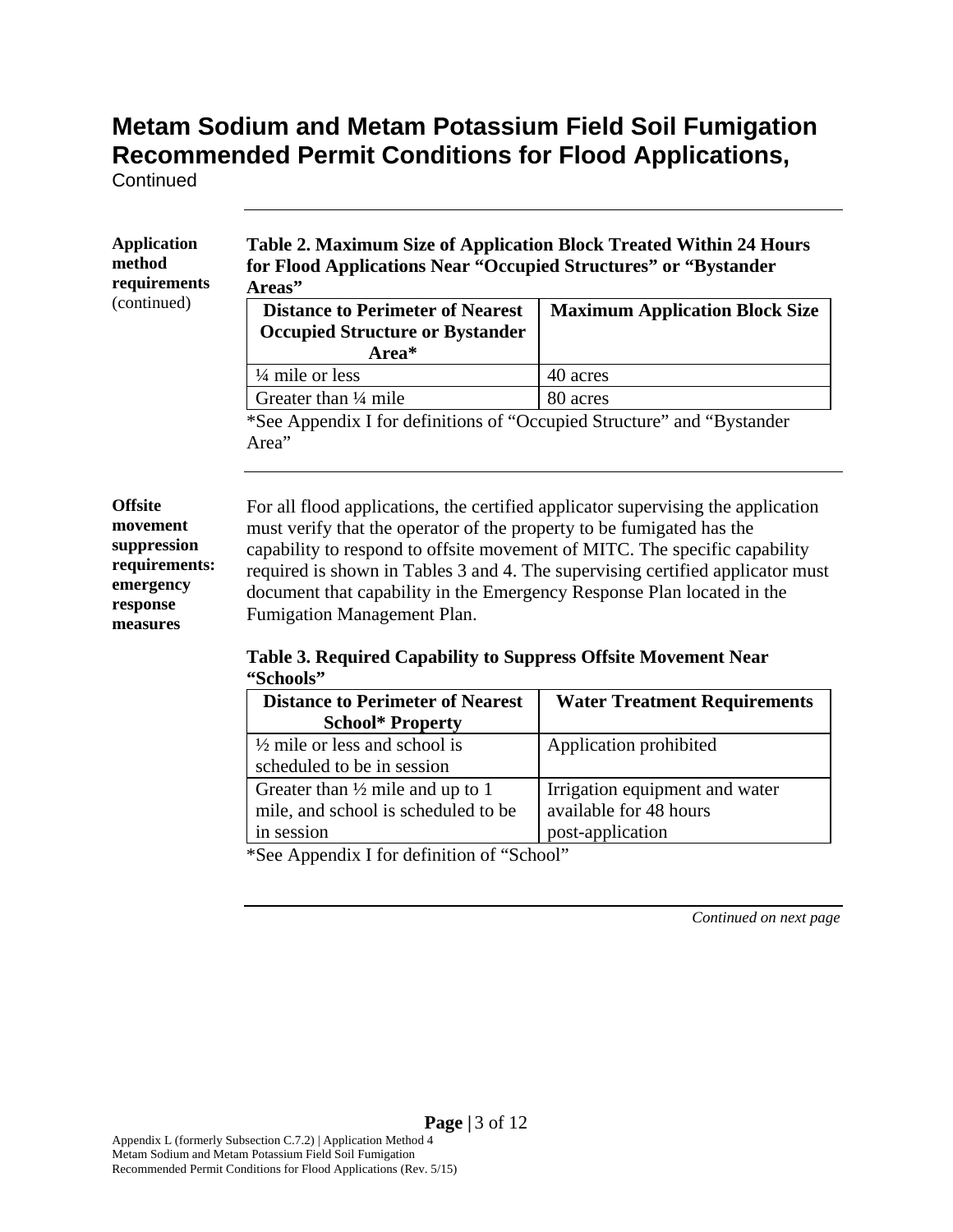**Continued** 

| <b>Offsite</b> |
|----------------|
| movement       |
| suppression    |
| requirements:  |
| emergency      |
| response       |
| measures       |
| (continued)    |
|                |

**Table 4. Required Capability to Suppress Offsite Movement Near "Occupied Structures" or "Bystander Areas"** 

| <b>Distance to Perimeter of Nearest</b><br><b>Occupied Structure or Bystander</b><br>Area* | <b>Water Treatment Requirements</b>                                          |
|--------------------------------------------------------------------------------------------|------------------------------------------------------------------------------|
| $\frac{1}{4}$ mile or less                                                                 | Irrigation equipment and water<br>available for 48 hours<br>post-application |
| Greater than $\frac{1}{4}$ mile up to 1 mile                                               | Irrigation equipment and water<br>available for 24 hours<br>post-application |
| Greater than 1 mile                                                                        | Exempt (not required)                                                        |

\*See Appendix I for definitions of "Occupied Structure" and "Bystander Area"

- 1. When planning to use water to suppress offsite movement, the certified applicator supervising the application must select, and document in the Emergency Response Plan located on the Fumigation Management Plan, a combination of water quantity, irrigation rate, and duration that meets all three of the following specifications:
	- total quantity of 0.20–0.40 inches of water over the treatment site,
	- $\bullet$  irrigation delivery rate of 0.15–0.25 inches per hour, and
	- irrigation duration of 2–3 hours.

The ranges of 0.20–0.40 inches of water and 0.15–0.25 inches per hour allow the CAC to determine the amount of water required based on local conditions such as soil type and moisture content, and air and soil temperature at the time of application.

- 2. Follow application site monitoring requirements under "Application Site Monitoring Requirements" detailed later in these permit conditions.
- 3. Whenever offsite movement of MITC is detected, cease the application (if still underway) and initiate the Emergency Response Plan indicated in the Fumigation Management Plan.
- 4. The county agricultural commissioner must be notified immediately if the emergency response plan is implemented.
- 5. Obtain authorization from the CAC prior to restarting any application that has been ceased due to a response.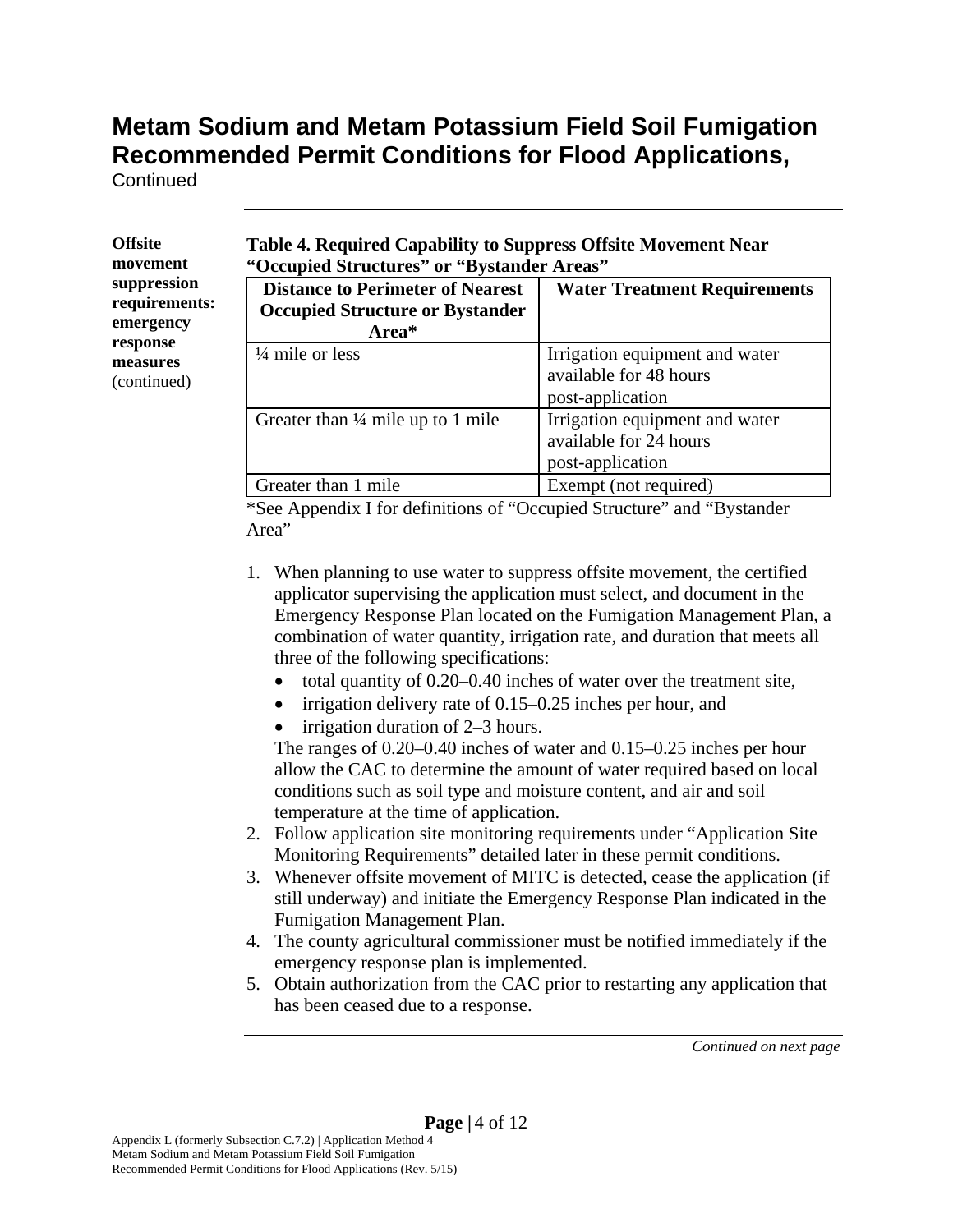**Continued** 

| <b>Permit</b><br>application | Permit applications must include a map of all "occupied structures" and<br>"bystander areas" (see Appendix I for definitions of "Occupied Structure" and<br>"Bystander Area") within 1/2 mile of the fumigation site and all schools within<br>1 mile of the fumigation site.                                                                                                                                                                                                                                                                                                                                                                                                                                                                                                                                                                                                                                                                                                                                                                                                                                                                                                                                                                                                                                     |
|------------------------------|-------------------------------------------------------------------------------------------------------------------------------------------------------------------------------------------------------------------------------------------------------------------------------------------------------------------------------------------------------------------------------------------------------------------------------------------------------------------------------------------------------------------------------------------------------------------------------------------------------------------------------------------------------------------------------------------------------------------------------------------------------------------------------------------------------------------------------------------------------------------------------------------------------------------------------------------------------------------------------------------------------------------------------------------------------------------------------------------------------------------------------------------------------------------------------------------------------------------------------------------------------------------------------------------------------------------|
| Notice of intent             | 1. The Notice of Intent (NOI) is required to be submitted at least 48 hours<br>prior to the start of fumigation.<br>2. In addition to information required in 3 CCR section 6434(b), the<br>following information must be submitted with the NOI:<br>The number of application blocks to be treated and acreage of each<br>application block.<br>The time (within a 12-hour window) that each application is scheduled<br>$\bullet$<br>to commence. If the application fails to commence within the 12-hour<br>window, a new NOI is required, but another 48-hour waiting period<br>would not be needed unless required by the CAC.<br>The buffer zone size and buffer zone duration if longer than required<br>$\bullet$<br>by the label.<br>• The certified applicator's 24-hour contact telephone number.<br>Written agreement(s) required by labeling to allow the buffer zone to<br>extend onto any areas not under the control of the owner of the<br>application block, if applicable. (Attach these agreements to the<br>Fumigation Management Plan.)<br>Proof of sufficient water availability for application and offsite<br>$\bullet$<br>movement suppression requirements. (Attach proof to Fumigation<br>Management Plan.)<br>Include the map required for Fumigation Management Plan in the<br>NOI. |
| <b>Application</b><br>timing | There is no timing restriction on flood application.                                                                                                                                                                                                                                                                                                                                                                                                                                                                                                                                                                                                                                                                                                                                                                                                                                                                                                                                                                                                                                                                                                                                                                                                                                                              |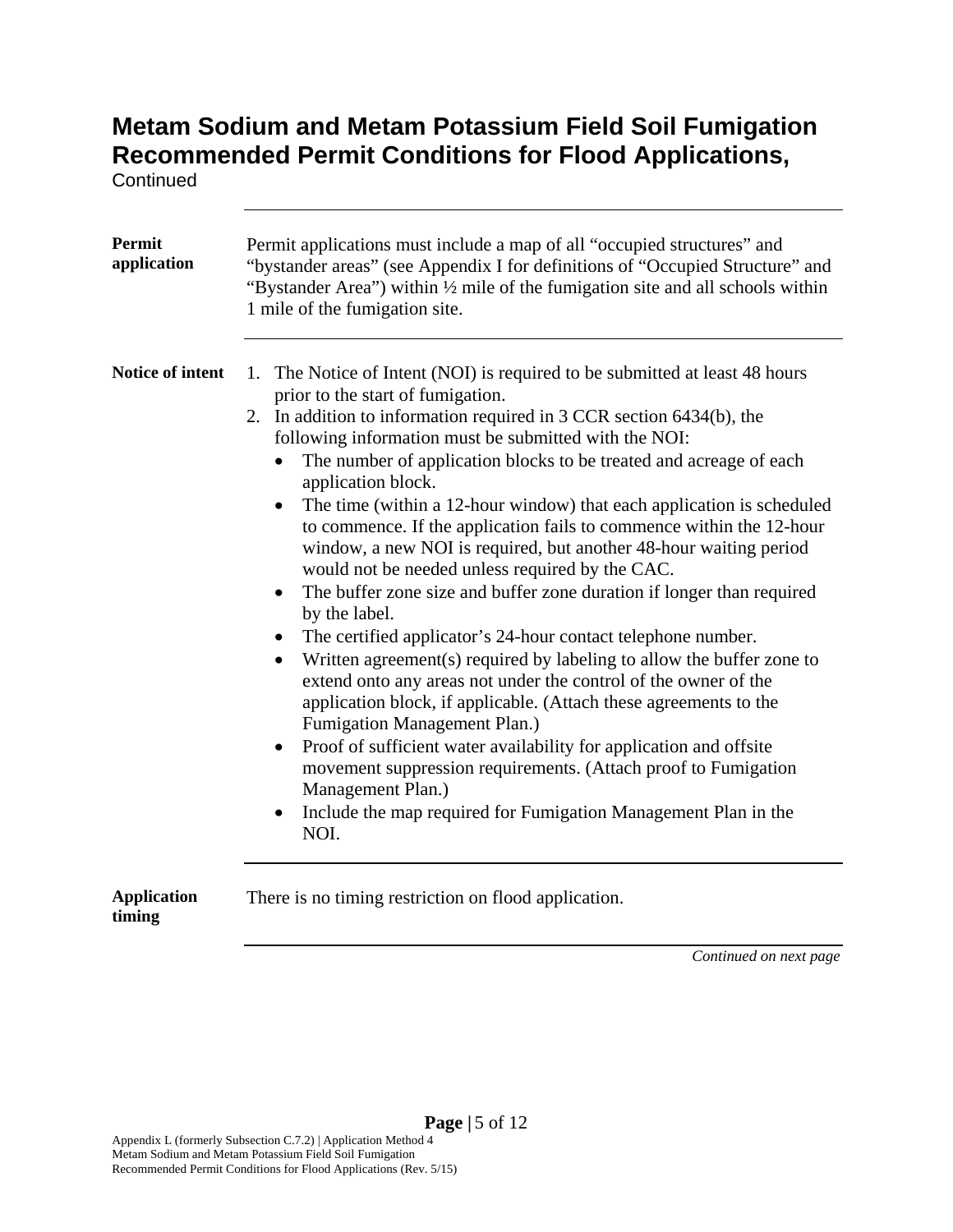**Continued** 

| <b>Buffer zones</b>                                   | 1. Label buffer zone credits are not allowed.<br>2.<br>Tables                                                                                                                                                                                                                                                                                                                                                                                                                                                                                                                                                                                                                                                                                                                                                                                                                                      |
|-------------------------------------------------------|----------------------------------------------------------------------------------------------------------------------------------------------------------------------------------------------------------------------------------------------------------------------------------------------------------------------------------------------------------------------------------------------------------------------------------------------------------------------------------------------------------------------------------------------------------------------------------------------------------------------------------------------------------------------------------------------------------------------------------------------------------------------------------------------------------------------------------------------------------------------------------------------------|
|                                                       | Use the buffer zone tables on the label to determine the buffer zone<br>$\bullet$<br>distance incorporating the following restrictions:<br>All metam sodium flood injection applications require a<br>i.<br>minimum buffer zone of 100 feet.<br>ii.<br>All metam potassium flood injection applications require a<br>minimum buffer zone of 90 feet.<br>No application may exceed 80 acres in a 24-hour period.<br>111.                                                                                                                                                                                                                                                                                                                                                                                                                                                                            |
|                                                       | 3. Permission for adjoining properties<br>When the buffer zone of an application block extends onto an area not<br>under the control of the owner of the application block, a written<br>agreement must be submitted with the NOI and attached to the<br>Fumigation Management Plan.<br>If the written agreement is not included in the NOI, the buffer zone<br>$\bullet$<br>cannot encroach beyond the property line of such areas (residential<br>areas, occupied structures, publicly owned parks, etc., as described on<br>the product label).                                                                                                                                                                                                                                                                                                                                                 |
| <b>Application site</b><br>monitoring<br>requirements | 1.<br><b>General Requirements</b><br>Monitoring information must be recorded on the form "Monitoring<br>During Application (Field Fumigation) DPR-ENF-223" or an<br>equivalent form and attached to the Post-Application Summary.<br>If monitoring indicates a change that could result in offsite movement<br>$\bullet$<br>(e.g., increased or greatly decreased wind speed, change in wind<br>direction toward occupied structures) the certified applicator<br>supervising the application must be ready to carry out the<br>requirements described in the Emergency Response Plan located in<br>the Fumigation Management Plan.<br>Application site monitoring as described in this permit condition is<br>separate from the "Fumigant Site Monitoring" option of the<br>"Emergency Preparedness and Response Measures" specified on the<br>label, and must be conducted for each application. |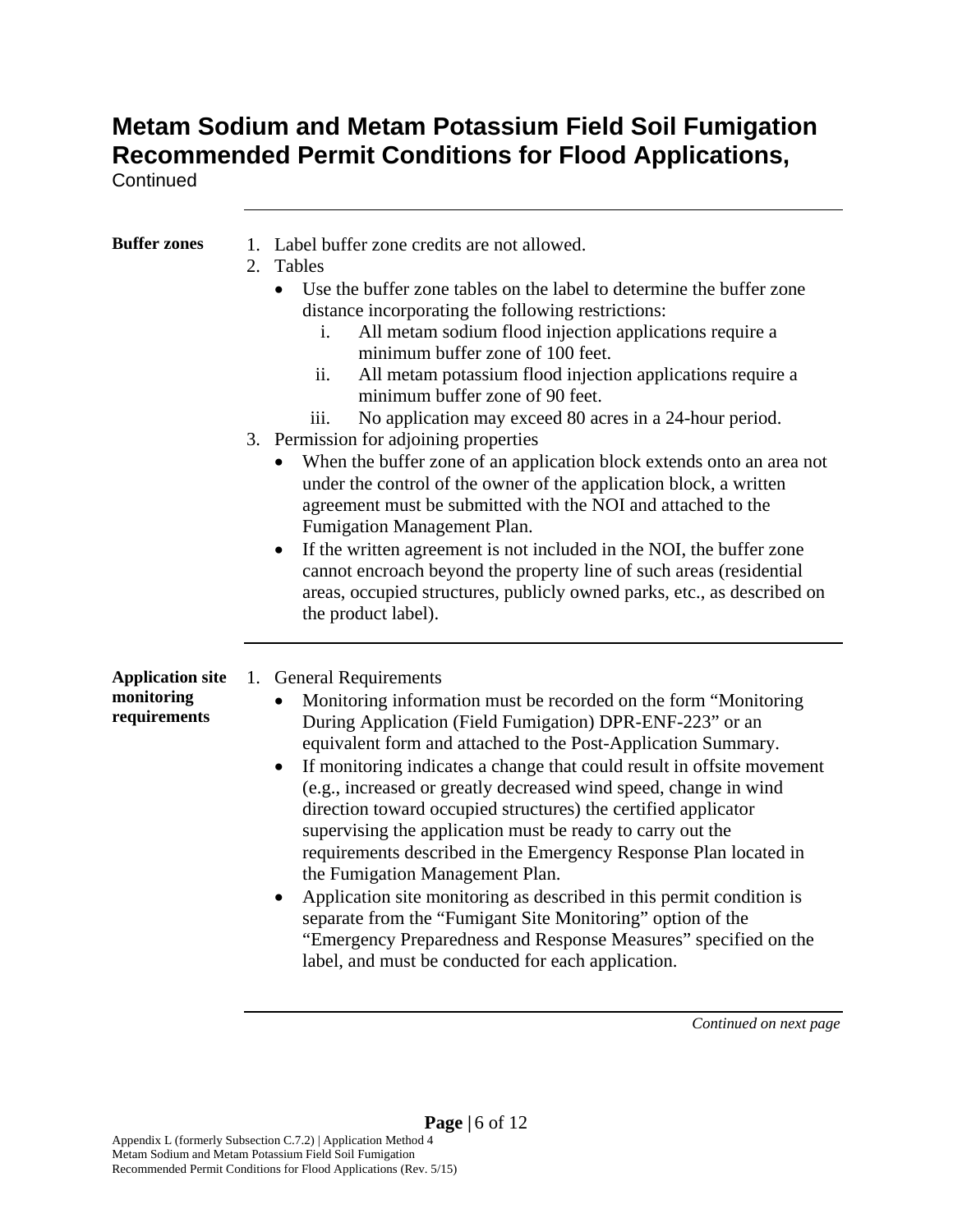**Continued** 

| <b>Application site</b><br>monitoring<br>requirements<br>(continued) | Whenever "Emergency Preparedness and Response Measures" are<br>triggered, and the "Fumigant Site Monitoring" option is selected, the<br>supervising certified applicator must ensure that the monitoring is<br>conducted as follows:<br>o Monitoring must be done at the outer edge of the buffer zone.<br>o Monitoring must be done in the direction of bystanders,<br>residences, and businesses, and in the direction that the wind is<br>blowing.<br>Monitoring must be done in all directions on calm days (see<br>$\circ$<br>Appendix I for definition of "Calm Day").<br>Person monitoring must have full olfactory capabilities (e.g.,<br>$\circ$<br>not impaired by allergies or colds). |
|----------------------------------------------------------------------|---------------------------------------------------------------------------------------------------------------------------------------------------------------------------------------------------------------------------------------------------------------------------------------------------------------------------------------------------------------------------------------------------------------------------------------------------------------------------------------------------------------------------------------------------------------------------------------------------------------------------------------------------------------------------------------------------|
|                                                                      | 2. Pre-Application                                                                                                                                                                                                                                                                                                                                                                                                                                                                                                                                                                                                                                                                                |
|                                                                      | Monitor and document wind speed and direction, and soil and air<br>temperature at the application site immediately prior to application.                                                                                                                                                                                                                                                                                                                                                                                                                                                                                                                                                          |
|                                                                      | 3. During Application                                                                                                                                                                                                                                                                                                                                                                                                                                                                                                                                                                                                                                                                             |
|                                                                      | The following conditions must be monitored every hour until the<br>application is completed, recorded on the form "Monitoring During<br>Application (Field Fumigation) DPR-ENF-223" or an equivalent form<br>during the application, and attached to the Post-Application Summary:<br>o Wind speed and wind direction; and<br>Any unusual conditions observed at or adjacent to the<br>$\circ$<br>application site (e.g., odor, reported symptoms of exposure,<br>equipment failure, or spill).                                                                                                                                                                                                   |
|                                                                      | 4. Post-application                                                                                                                                                                                                                                                                                                                                                                                                                                                                                                                                                                                                                                                                               |
|                                                                      | On the day of application, the certified applicator supervising the<br>$\bullet$<br>application must ensure that a trained handler is present at the site<br>continually from 1 hour before sunrise through 1 hour after sunset, in<br>addition to the periods required to conduct post-application<br>monitoring. If the trained handler is an employee, he or she must<br>either have the authority to initiate the Emergency Response Plan<br>whenever needed, or must be able to immediately contact the person<br>who has that authority.                                                                                                                                                    |
|                                                                      | Continued on next page                                                                                                                                                                                                                                                                                                                                                                                                                                                                                                                                                                                                                                                                            |
|                                                                      |                                                                                                                                                                                                                                                                                                                                                                                                                                                                                                                                                                                                                                                                                                   |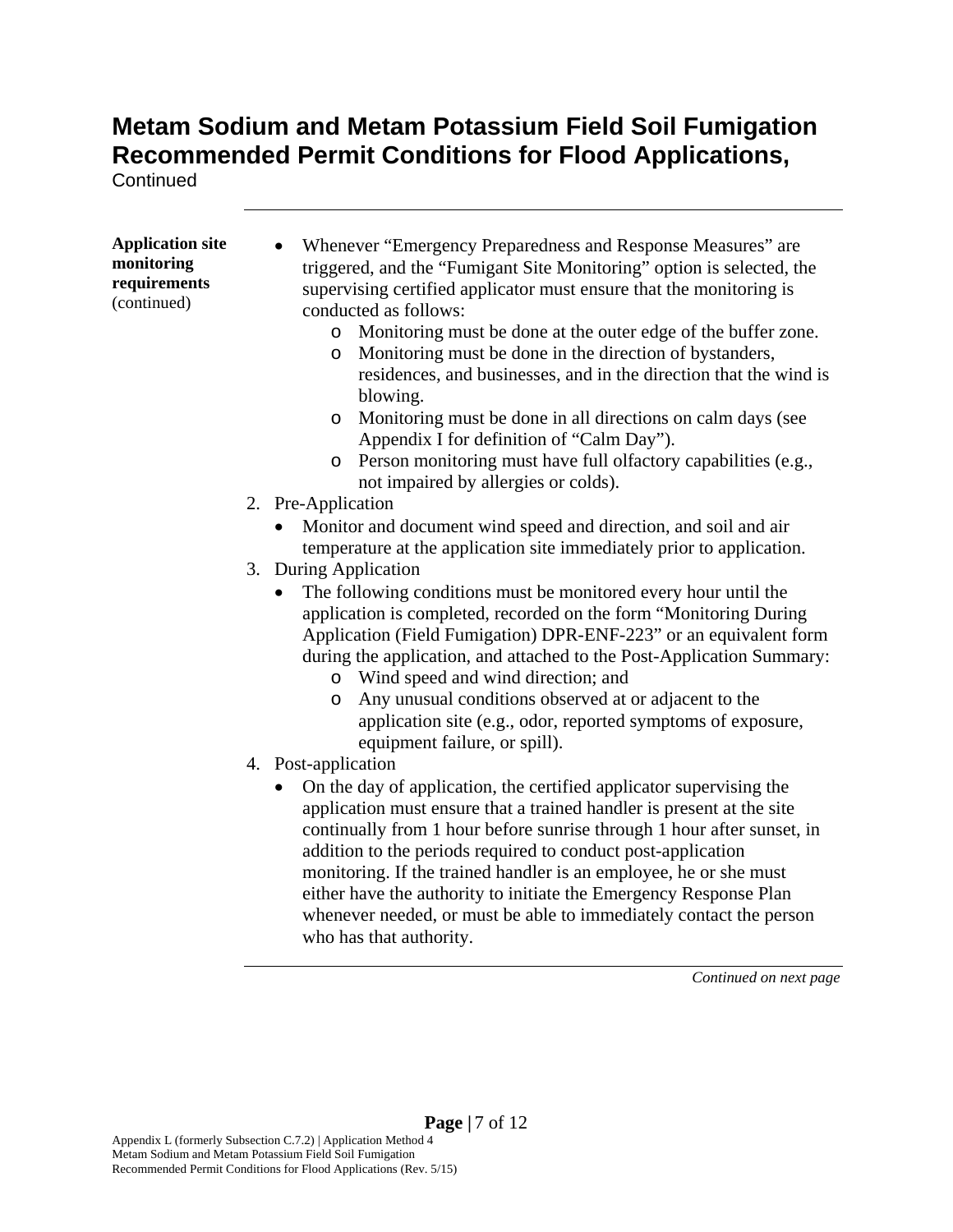**Continued** 

#### **Application site monitoring requirements**  (continued)

• Post-application field monitoring shall be conducted for 12 hours following application and recorded on "Monitoring Post-Application DPR-ENF-224" or an equivalent form and attached to the Post-Application Summary. Specific monitoring requirements are shown in Tables 5 and 6:

### **Table 5. Frequency of Post-Application Monitoring Required Near "Schools"**

| <b>Distance to Perimeter of Nearest</b>     | <b>Monitoring Requirements</b> |
|---------------------------------------------|--------------------------------|
| <b>School* Property</b>                     |                                |
| $\frac{1}{2}$ mile or less and school is    | Application prohibited         |
| scheduled to be in session                  |                                |
| Greater than $\frac{1}{2}$ mile and up to 1 | Every hour                     |
| mile, and school is scheduled to be         |                                |
| in session                                  |                                |

\*See Appendix I for definition of "School"

### **Table 6. Frequency of Post-Application Monitoring Required Near "Occupied Structures" or "Bystander Areas"**

| <b>Distance to Perimeter of Nearest</b><br><b>Occupied Structure or Bystander</b><br>Area* | <b>Monitoring Requirements</b> |
|--------------------------------------------------------------------------------------------|--------------------------------|
| $\frac{1}{4}$ mile or less                                                                 | Every hour                     |
| Greater than $\frac{1}{4}$ mile                                                            | Every 2 hours                  |

\*See Appendix I for definitions of "Occupied Structure" and "Bystander Area"

Each time post-application monitoring is conducted, the following conditions must be monitored and recorded:

- Wind speed and direction at the application site.
- Air temperature at the application site.
- Post-application watering information (see "Post-Application Water" Treatments (Field Fumigation) DPR-ENF-225"). Record start and stop times for water treatments, as well as total inches applied.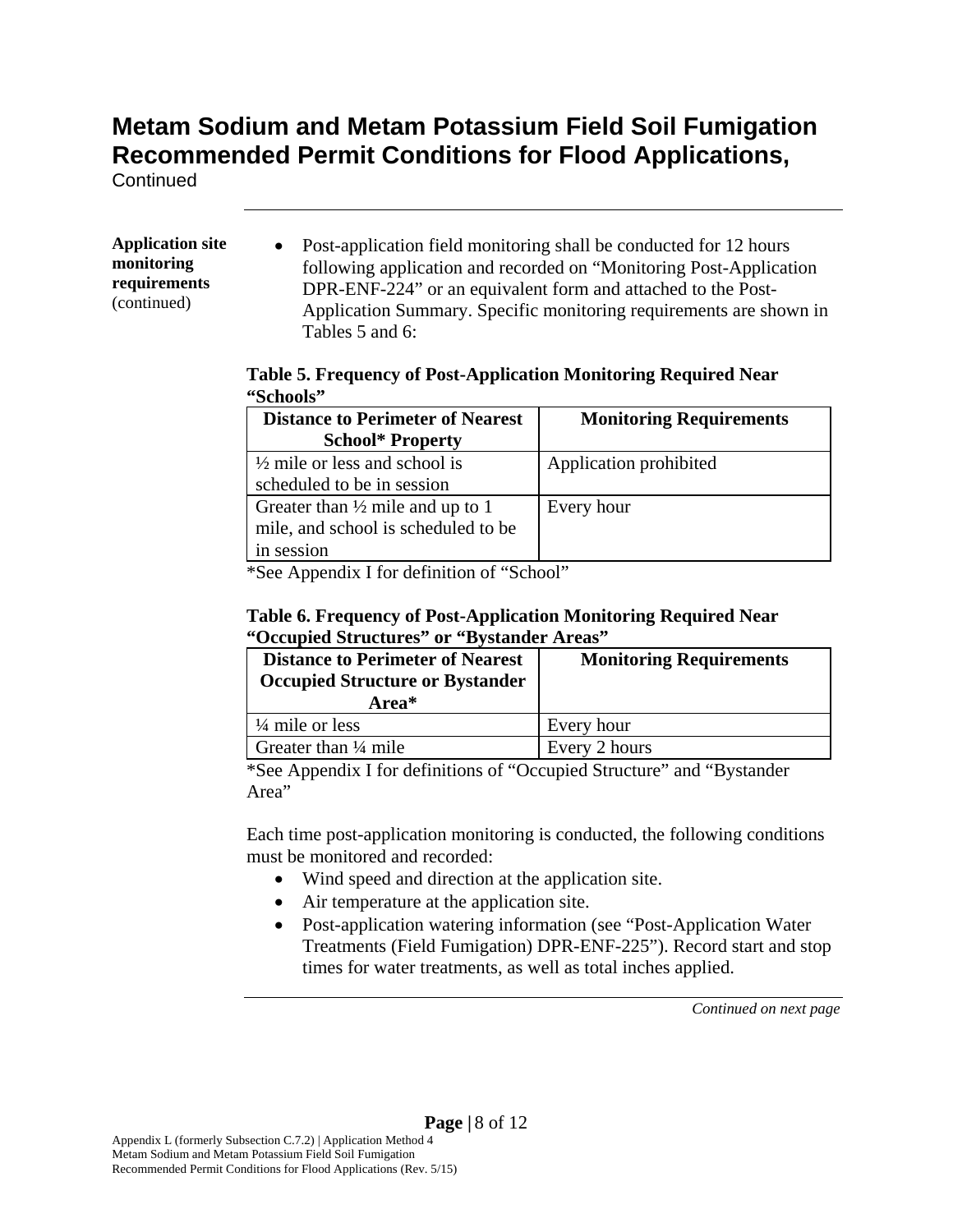**Continued** 

| <b>Application site</b><br>monitoring<br>requirements<br>(continued) | Any unusual conditions observed at the application site (e.g., dry soil<br>$\bullet$<br>conditions, odor, irrigation equipment failure or spill).<br>Monitoring must be done in all directions on calm days.<br>$\bullet$ |
|----------------------------------------------------------------------|---------------------------------------------------------------------------------------------------------------------------------------------------------------------------------------------------------------------------|
| Post-<br>application<br>water<br>treatments                          | Flood applications do not require post-application water treatments (see<br>Appendix I for definition of "Post-Application Water Treatment").                                                                             |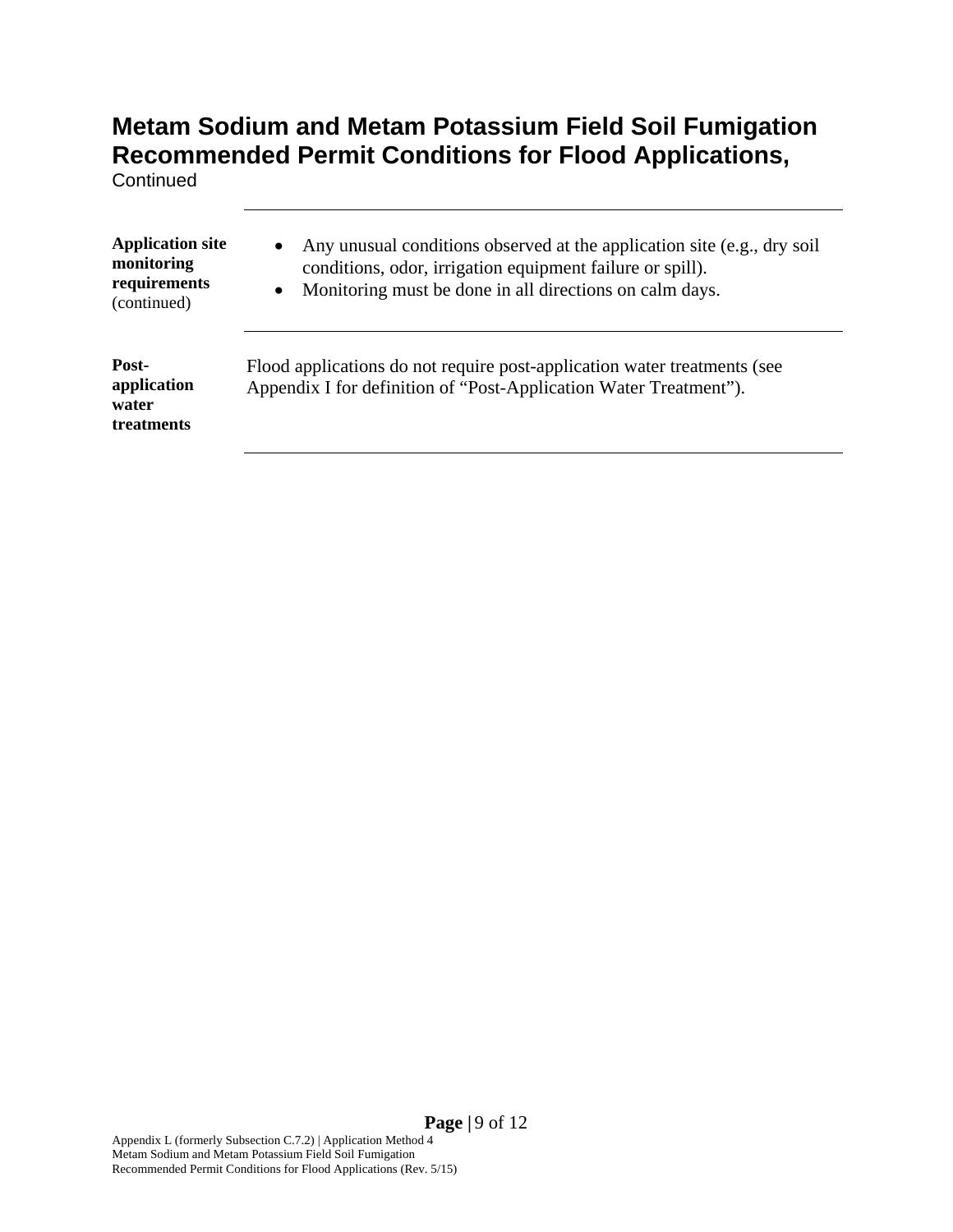### **Appendix I: Definitions**

**Application:** Activities required to incorporate metam sodium, metam potassium, or dazomet into the prepared soil. Applying additional water to the treated soil in order to suppress offsite movement of MITC is not part of the application process.

**Bystander Area:** An area typically used or visited by people, such as parks, playgrounds, lakes, reservoirs, bus stops, and other similar areas, or other areas identified by the CAC.

**Calm Day:** Day when wind speeds are forecasted to drop below 5 miles per hour and/or when field observation confirms the same.

**Drench Application:** Application is made to pre-formed beds or to rows, using low-pressure (30–35 pounds per square inch) booms with nozzles <12 inches above the top of the beds.

**MITC:** Methyl isothiocyanate. A breakdown product of metam sodium, metam potassium, and dazomet.

**Offsite Movement Suppression Requirement:** Written procedures that will provide an adequate emergency response in the event MITC odors from metam sodium, metam potassium, or dazomet are detected away from the application site, or symptoms are reported. The plan provides instructions on response procedures to cooperators and employees involved in metam sodium, metam potassium, and dazomet applications. This requirement is separate from the post-application water treatment requirements.

**Occupied Structure:** A structure that is, will be, or may be occupied at any time during the application and/or buffer-zone period. This includes living and working areas that are associated with the structure (e.g., yard, garden). Homes occupied by the property owner or permittee are excluded from this definition.

**Ozone Nonattainment Area:** An area designated in Title 40, Code of Federal Regulations section 81.305 for the purpose of air quality planning within the chart titled "California – Ozone (1-Hour Standard)."

**Post-Application Water Treatment:** Required water that is applied following completion of an application of MITC for the purpose of inhibiting offgassing from treated soils. Each post-application water treatment must be applied following the constraints pertaining to post-application timing, quantity, rate, and duration as listed in the post-application requirements section of the Recommended Permit Conditions.

**Power Mulcher Application:** Metam is sprayed on or injected under the soil surface immediately in front of a power driven mulcher. The treated soil is mulched with untreated soil at a depth set to where pest control is desired and immediately compressed by a soil-compacting device.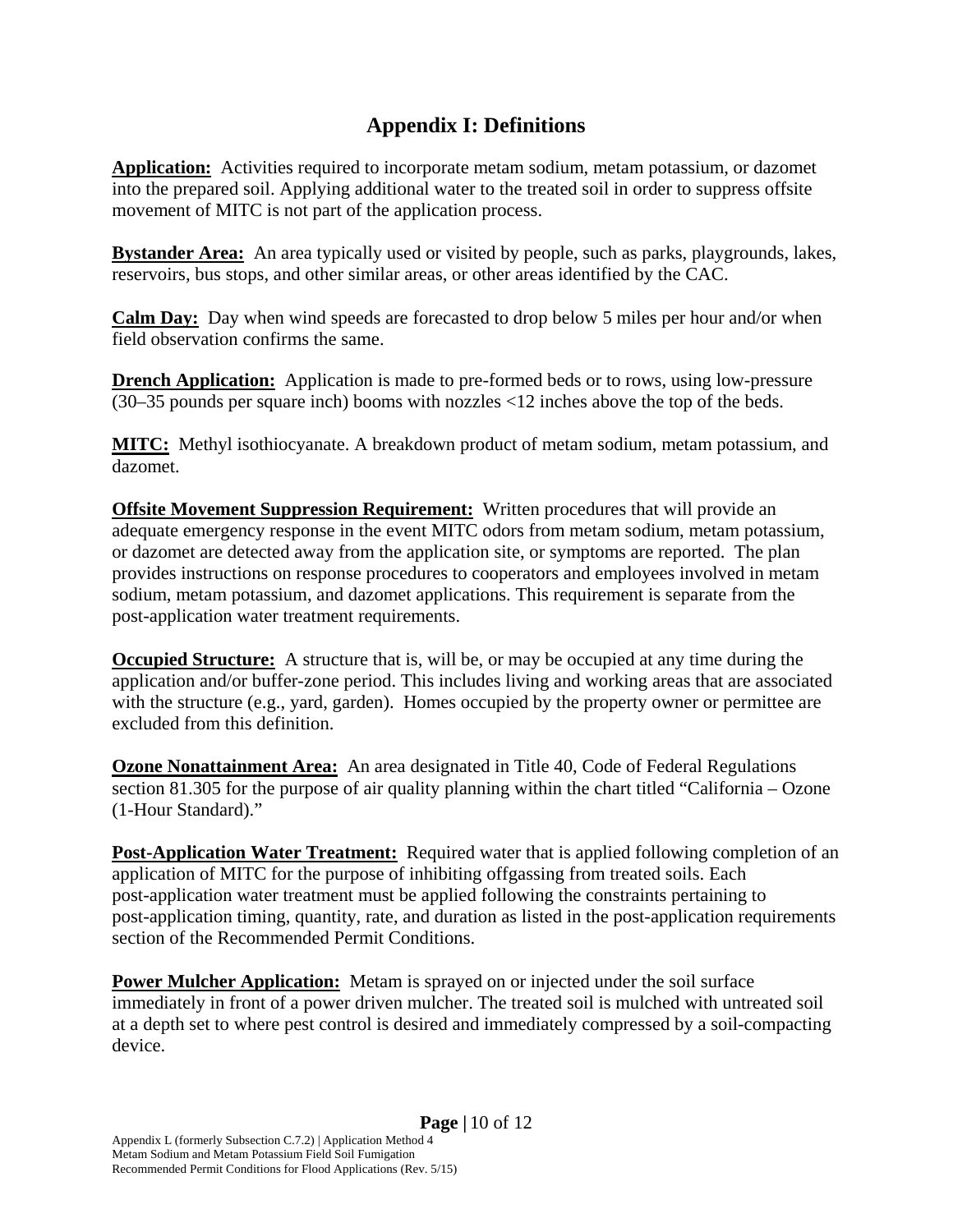**Rod Bar Application:** Backward-facing hollow tube (rod) attached to a metal blade-like horizontal bar. The rod bar is designed to operate under the surface of pre-formed beds, dispersing metam through holes spaced ½–1 inch linearly along the entire length of the bar. The application is immediately followed by a bed shaper or solid press rollers that compact the soil over the treated area. The rod bar application method is a variation of the shank injection method described on metam sodium and metam potassium product labels. As such, follow the product label requirements for shank injection applications when using the rod bar application method.

**Rotary Tiller Application:** Metam is sprayed on or injected under the soil surface immediately in front of a power driven tiller. The treated soil is tilled with untreated soil at a depth set to where control is desired and immediately compressed by a soil-compaction device.

**School:** An institution for the instruction of children from kindergarten through high school. Also included are day care centers and preschools, as defined in the California Health and Safety Code section 1596.76. *"Day care center" means any child day care facility other than a family day care home, and includes infant centers, preschools, extended day care facilities, and schoolage child care centers.* This excludes family home day care. (Users can find day care centers in their area by going to the following website: https://secure.dss.ca.gov/CareFacilitySearch/. Search by ZIP code, city, or county to find the names and addresses of the following child care centers in a specific area.)

**Soil Capping Application:** Following a metam sodium or metam potassium band treatment, a minimum of 6 inches of untreated soil is placed over the band.

**Spray Blade Application:** An 8–14 inch horizontal "V"-shaped blade designed to operate under the soil surface with one or two backward-facing spray nozzles placed under the leading edge. The blade is placed 1–4 inches below the soil surface and the resulting subsurface band is further covered with disk-hillers immediately following to form a minimum 6-inch protective cap over the treated band.